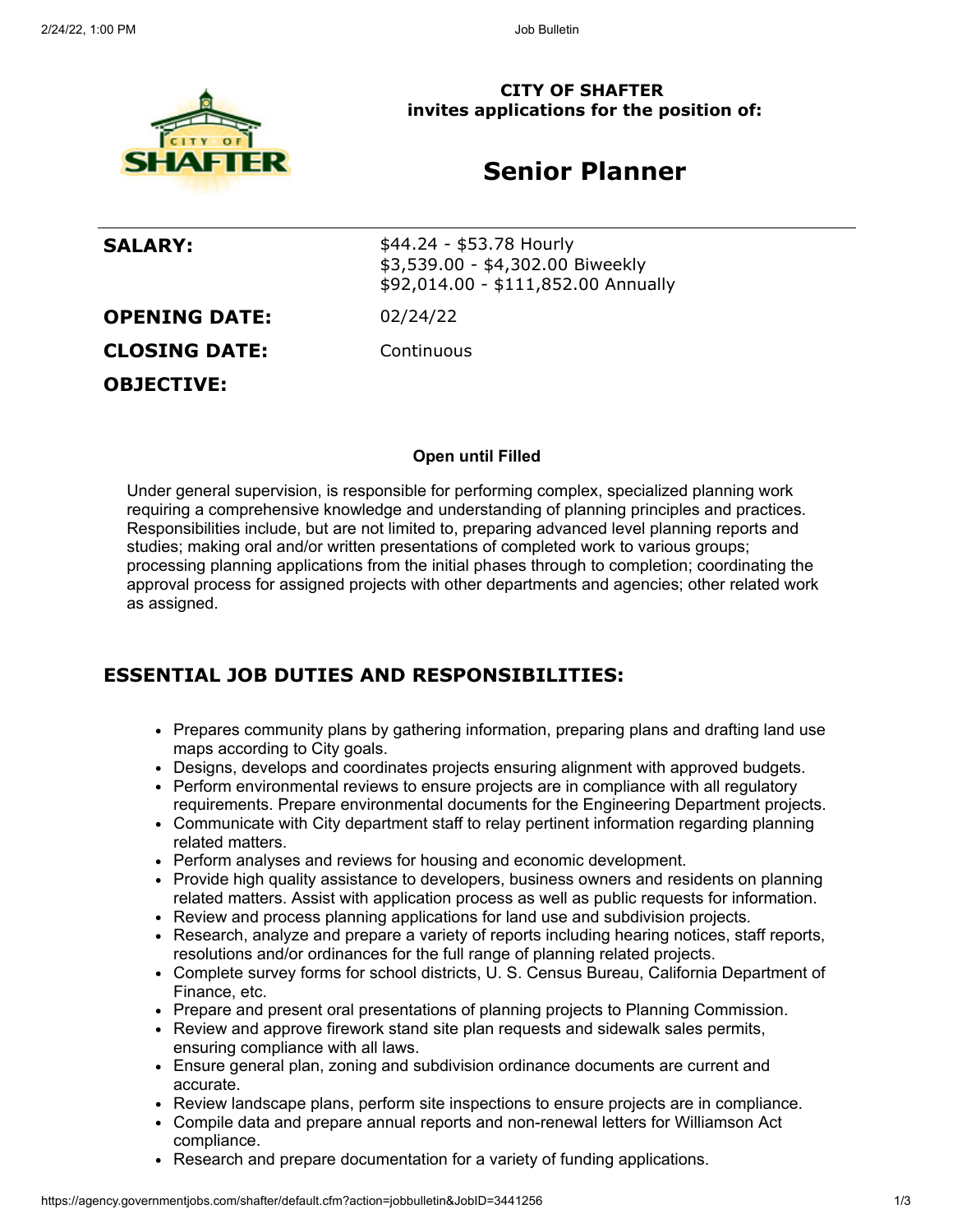- Make independent investigations of social, economic, and engineering problems, and to draw useful conclusions from a variety of data and information.
- Organize research findings and present them clearly in written form; work effectively with the general public and the community agencies concerning matters of land use and the relation to planning functions.
- Interpret and apply laws and regulations to planning projects; make independent field surveys, investigations, and decisions concerning questions and inquiries regarding City services.
- Work effectively with the general public and the community agencies, talk with the general public on a one-on-one basis and give oral presentations to citizen groups and the Planning Commission.
- Ensure all related files and records are maintained appropriately.

### **MINIMUM REQUIREMENTS:**

- Bachelor's degree from an accredited college or university in planning, public administration or related field.
- Three years of professional planning experience preferably at the local government level; or any combination of education and experience may be considered.
- Proficient in Microsoft Office Suite, Access, and basic GIS mapping.
- Knowledge of local government, land use planning, the physical, social and, economic implications that are involved in land use planning; legal requirements of planning; zoning and subdivision; governmental organizations as they relate to planning and research methods including statistic.

## **KNOWLEDGE, SKILLS, AND ABILITIES:**

- Possess analytical skills to identify problems and opportunities, review possible alternative courses of actions before selecting one, utilizing information resources available when making decisions.
- Possess strategic problem solving skills to develop feasible solutions to problems, recommend actions, designed to prevent problems from occurring, and refer problems to upper management when necessary.
- Possess good communication skills to effectively convey ideas, both written and oral.
- Ability to effectively read and understand information contained in memos, reports, and bulletins.
- Possess creative decision making skills to evaluate or make independent decisions, based on experience or knowledge, without supervision.
- Ability to comprehend and to follow instructions, including verbal and written instructions from supervisor.
- Strong time management skills in order to meet deadlines.
- Maintain interpersonal relationships which encourage openness, candor and trust.
- Ability to work in a diverse team environment.
- Possess good judgment, dependability, adaptability and punctuality.

**Application Process:** Incomplete applications will be rejected. Application packets must contain the following:

- 1. City of Shafter Employment Application
- 2. Resume
- 3. Bachelor's Degree

**Selection Process:** The following are steps in the selection process. Candidates must pass each step before proceeding to the next step:

1. Submit complete application requirements listed under application process